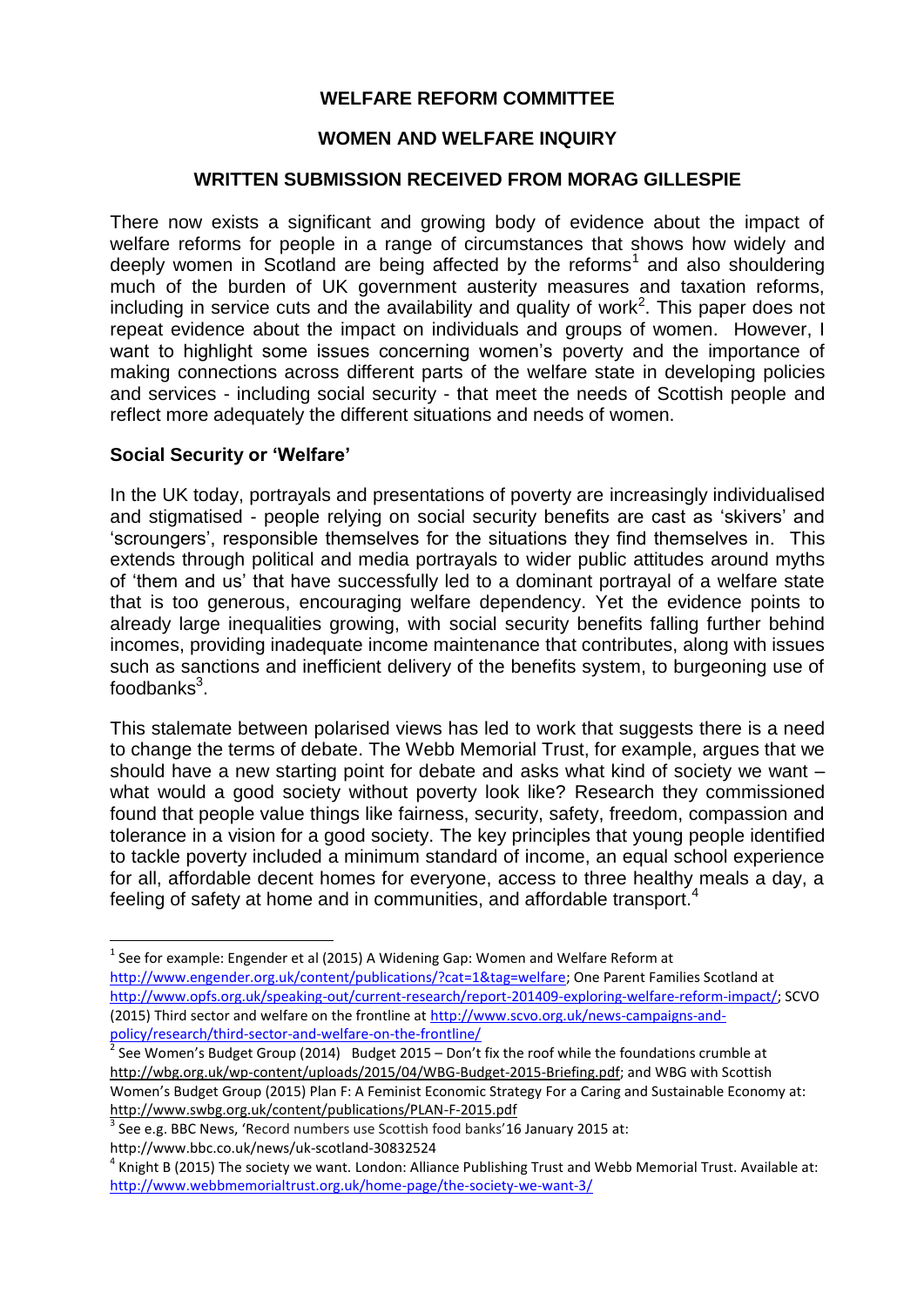These issues contribute to the time being right to rethink strategy in Scotland – the current system increasingly espouses a means-tested and residual approach to 'welfare'. Whilst existing measures to mitigate the worst effects of the UK government's reforms is welcome, I would argue that a more aspirational goal of Social Security for all in Scotland is necessary and urgent and it requires a different approach. In particular, social security needs to be considered in a much wider context, both in terms of including women and men in all their diverse circumstances and in reflecting the reality that social security is an integral part of a larger welfare state in which there are complex interactions between policy areas that have the potential to enhance or undermine policy intentions depending on how they work together. This is particularly important for women in view of the evidence of cumulative disadvantage that they are experiencing under the range of welfare reform and austerity measures at present.

A country where the majority of working age people and children living in poverty are in households where someone works is testament to a system that is failing.<sup>5</sup> Scotland can build on the opportunity of greater devolution of powers, combined with existing powers, to do much more than just manage the existing UK system more efficiently. It is important to ensure that decisions taken as new powers are devolved are done in a way that sets out to: diminish and remove the fear and insecurity many face today; prevent poverty happening wherever possible rather than stigmatising those who become poor; and reflect the range of contributions that people make to society including, for example the caring roles undertaken – predominantly by women - that are currently undervalued but form a crucial part of the glue that holds a good society together. Following some brief comment on the extension of devolved powers, this paper discusses the wider context of social security within the Scottish welfare state.

# **Women and Social Security**

Social security needs to be understood as being located within a range of policies and measures that can contribute to tackling deep seated inequalities and the risks of poverty to which women are particularly vulnerable. Women rely on social security for a larger proportion of their income than men and welfare reforms have had particularly harsh impacts for women.

The immediate future of devolving powers in relation to some social security has to be managed carefully. The further fragmentation of decision making and delivery that lies ahead raises concerns about new bear-traps facing those who need to engage with the benefits system. The different bases of assessment (individual, family, household and so on) the type of benefits (means-tested, contributory, universal, categorical) combined with tax and other changes make it extremely difficult already for people to understand their entitlements and for policy makers to understand the cumulative effects of changes. Further dissipation of benefits structures will add to these challenges unless carefully equality impact assessed prior to implementation and managed, including through the provision of clear and accessible information on right to new benefits or changes.

Engender et al highlight a range of specific areas in which change is urgently needed and, in relation to further devolution, these include pushing for the rollout of Universal

 **5** Scottish Government (2015) What do we know about In-Work Poverty? A summary of the evidence at: <http://www.gov.scot/Resource/0046/00468484.pdf>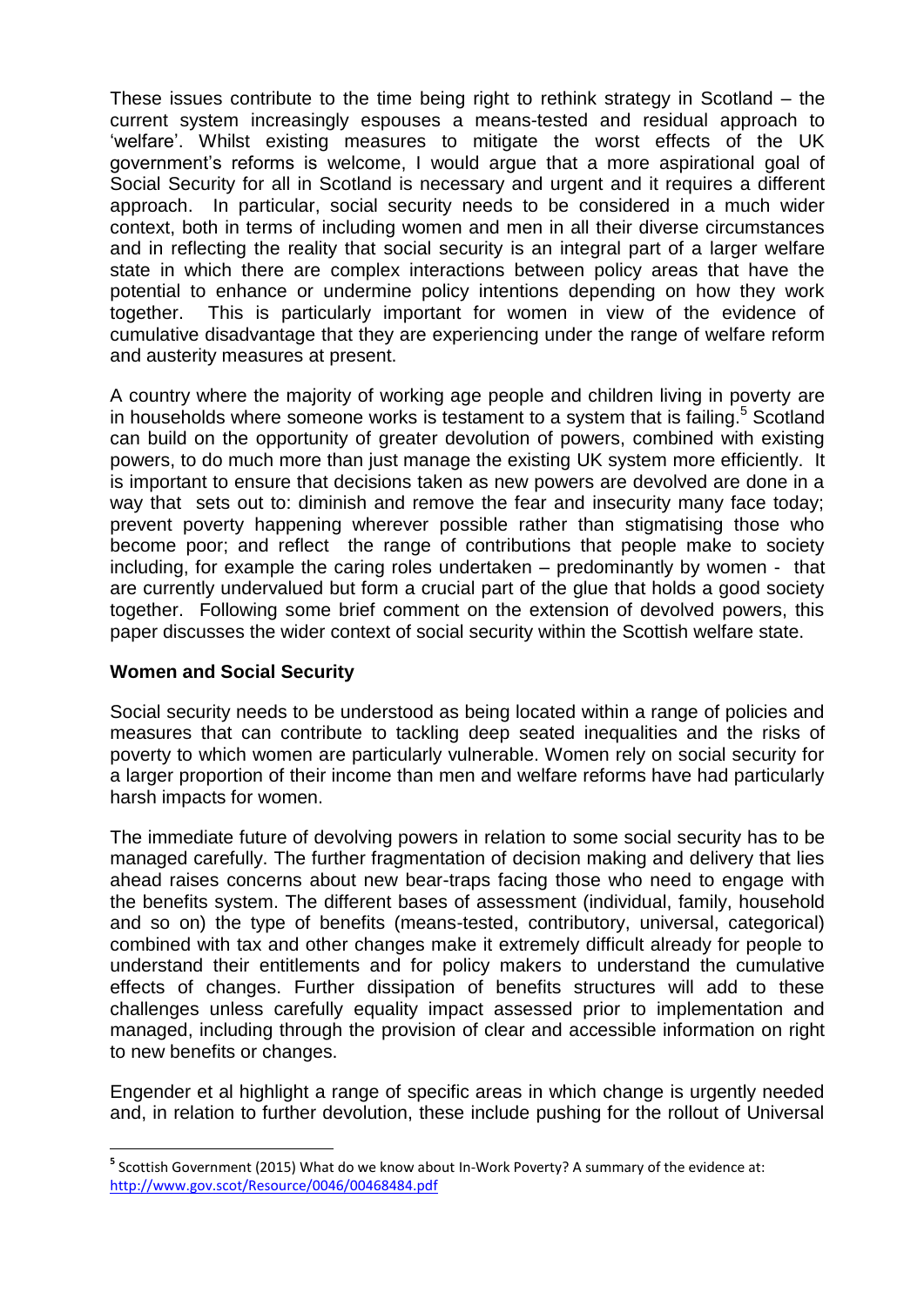Credit to be halted until the process of devolving responsibilities is completed and developing support or reinstating entitlements for carers and parents<sup>6</sup>. Along with many of the components of WBG's Plan  $F^7$ , these recommendations highlight a range of specific ways in which women's situations can be more adequately considered and included.

Further devolution also provides some opportunity to work towards the principles and foundations of a system of social security that is more fit for purpose than piecemeal changes of welfare reform can deliver – one that offers security rather than the fear, anxiety and poverty that so many women experience today. There are alternatives to a US style residual 'welfare system'. Some suggestions include:

- reinforcing universal benefits and protecting and building on contributory benefits whilst reducing reliance on inefficient means-testing<sup>8</sup>.
- A system based around principles of a progressive redistribution system in the contribution and distribution of resources<sup>9</sup>,
- progressive universalism basic income security in a welfare state that is better designed and "more effective at supporting the poorest and disabled people"<sup>10</sup>: and
- a citizen's basic income (CBI)<sup>11</sup>, a quaranteed minimum income paid tax free and replacing all income maintenance benefits, including relief against income tax liability;

Most commentators on poverty and inequality today are clear about the need for simplification and fairness in both taxes and benefits and many argue that any system developed in Scotland needs to be built on a shared vision that includes the views of those groups in or at greater risk of poverty. They include those most adversely affected by welfare reforms to date – women and disabled people. Underpinned by universal and comprehensive public provision such a system has to value the different contributions people make through unpaid and voluntary work, care and community roles as well as paid work. Although the focus of the inquiry is on women and social security, the committee is urged to consider this in the context of the wide range of policy areas that impact on women's lives and the poverty and inequality they face. Many of these are devolved responsibilities and some key issues would merit particular consideration.

# **Social Security in a Scottish Welfare State**

 $\overline{\phantom{a}}$ 

<sup>6</sup> Engender et al (2015) A Widening Gap: Women and Welfare Reform at <http://www.engender.org.uk/content/publications/?cat=1&tag=welfare>

 $7$  WBG with Scottish Women's Budget Group (2015) Plan F: A Feminist Economic Strategy For a Caring and Sustainable Economy at[: http://www.swbg.org.uk/content/publications/PLAN-F-2015.pdf](http://www.swbg.org.uk/content/publications/PLAN-F-2015.pdf)

<sup>8</sup> Child Poverty Action Group in Scotland - <http://www.scotland.gov.uk/Resource/0042/00423932.pdf> <sup>9</sup> Sinfield A (2013) Achieving a better and fairer system of social security in Scotland

<http://www.scotland.gov.uk/Resource/0044/00441873.pdf>  $^{10}$  Duffy S and Dalrymple J (2013) Basic Income Security: a constitutional right for all Scotland's citizens, <http://www.scotland.gov.uk/Resource/0044/00441906.pdf>

<sup>&</sup>lt;sup>11</sup> For example see: Duffy S and Dalrymple J (2013) Basic Income Security: a constitutional right for all Scotland's citizens, [http://www.scotland.gov.uk/Resource/0044/00441906.pdf;](http://www.scotland.gov.uk/Resource/0044/00441906.pdf) McKay A (2014) A Citizens Basic Income? Questions for a New Scotland, [http://www.discoversociety.org/2014/04/01/viewpoint-a-citizens-basic-income](http://www.discoversociety.org/2014/04/01/viewpoint-a-citizens-basic-income-questions-for-a-new-scotland/)[questions-for-a-new-scotland/](http://www.discoversociety.org/2014/04/01/viewpoint-a-citizens-basic-income-questions-for-a-new-scotland/)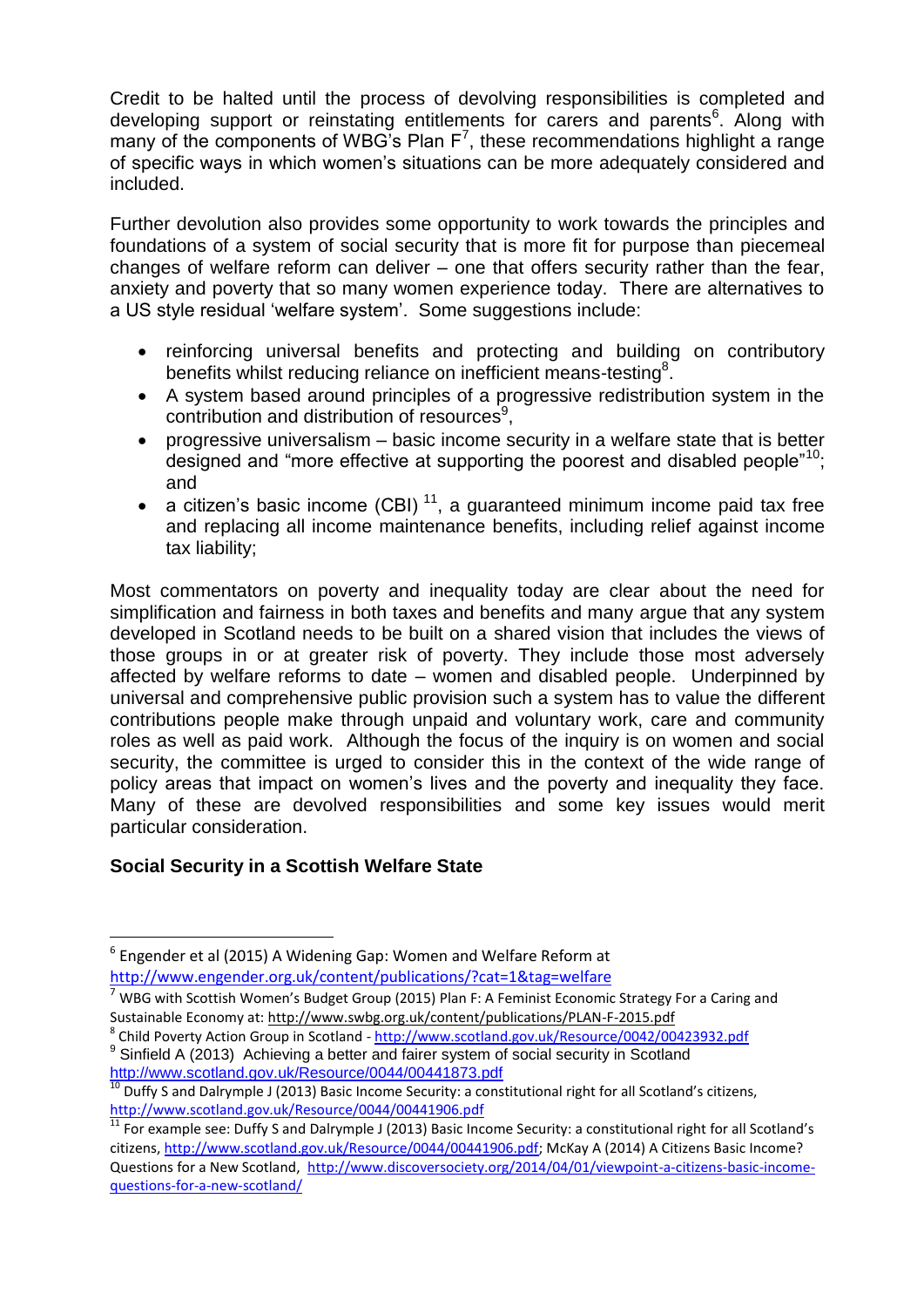Consensus building will be important for a shared vision that puts people first, agrees to share social risks and aspires to a society free from poverty. Social security does not have to be a political football, 'othering' those who rely on benefits and reinforcing the lack of value for the unpaid roles performed - mainly by women – including child and adult care. The construction of 'social security' as 'welfare' masks the fact that the Welfare State benefits everyone and, arguably, those who are better off more than the poorest members of our society<sup>12</sup>. However, it is also the case that a strong welfare state providing universal services is crucial to a strategy to reduce inequality and eradicate poverty, with universal services most effective for reaching the poorest groups, particularly women who rely more on services. This can arise because women often have to juggle many responsibilities as well as being the poverty 'managers' in low income households<sup>13</sup>. Tackling the causes of poverty and mitigating its effects mean that many areas of public policy need to work together in a more integrated and effective way with social security towards common goals. They include: taxation, the economy, the labour market, childcare, housing, education & training, health & social care and other aspects of the wider Welfare State.

Work should be a secure route out of poverty, but for many in Scotland t is not -Scotland's new jobs are often low paid and insecure<sup>14</sup>. Economic policy, training and labour market policy are central to promoting prosperity for people and preventing poverty – they need to make work pay. The national minimum wage is set so low that the Scottish Government has joined with others to promote the Scottish Living Wage. In the absence of control over minimum wage policy, it is all the more important that economic strategy in Scotland sets ains to generate high quality jobs. The Scottish Government's new economic strategy has twin pillars of equality and competitiveness<sup>15</sup>. It will be important to ensure that strategies to achieve this involve decision making and investment based on an understanding of the gendered nature of the labour market including paid and unpaid work, occupational segregation and, for example, the need to invest in employability services that can meet the support needs of women, including groups such as refugee women and women survivors of domestic abuse for whom standard support may be inadequate.

To support women's work, paid and unpaid, a comprehensive strategy on care is needed. Childcare is a good example of the way in which policy decisions can have an adverse impact. Many argue that the present high and rising costs of childcare have been fuelled by the approach to support that emphases means-tested support to individuals to meet the cost of childcare through, for example, tax credits and universal credit. This stands in stark contrast to the model in Sweden, where the focus is more on supply-side funding and managing the quality of provision, achieving arguably more positive impacts on mothers' employment levels for a similar level of investment to the

 $\overline{\phantom{a}}$ 

 $^{12}$  Crossley S (2015) 'Ways of extending the welfare state to the poor'. Social Policy Association, In Defence of Welfare2 at: [http://www.social-policy.org.uk/wordpress/wp-content/uploads/2015/04/05\\_crossley.pdf:](http://www.social-policy.org.uk/wordpress/wp-content/uploads/2015/04/05_crossley.pdf); Hills J

<sup>(2014)</sup> Good times and bad times: the welfare myth of them and us, Bristol: Policy Press  $^{13}$  WBG (2005) Women's and children's poverty: making the links at:

<http://www.wbg.org.uk/documents/WBGWomensandchildrenspoverty.pdf>

<sup>&</sup>lt;sup>14</sup> See e.g. Crichton T (2015) More than 80% of new jobs in Scotland are low paid with 180,000 workers stuck in zero-hour contracts, Daily Record 27 February 2015 at[: http://www.dailyrecord.co.uk/news/scottish-news/more-](http://www.dailyrecord.co.uk/news/scottish-news/more-80-new-jobs-scotland-5236577)[80-new-jobs-scotland-5236577](http://www.dailyrecord.co.uk/news/scottish-news/more-80-new-jobs-scotland-5236577)

<sup>15</sup> <http://www.gov.scot/Publications/2015/03/5984>